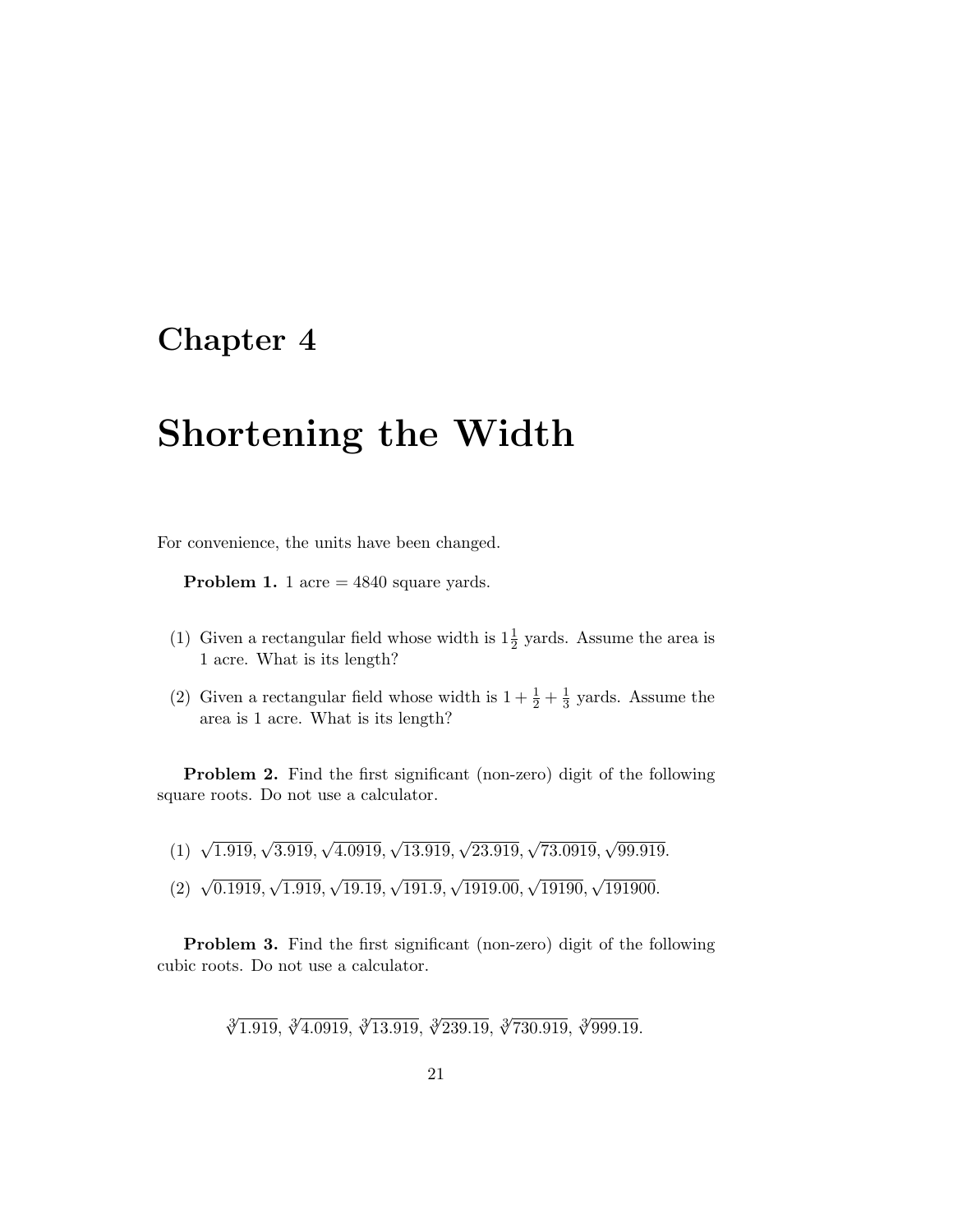#### **4.1 Finding an approximate value of a square root**

There are numerous ways to find an approximate value of a square root. In the book Nine Chapters, the following method is used.

#### **4.1.1 Algorithm 1: Ancient Chinese Way**

Given a number x. Assume  $1 \leq x < 100$ . If not, either divide or multiply x by 100, 10000 etc. to bring the number into the interval. After finding the approximate value of the square root of the new number, divide or multiply it by 10, 100 etc.

Step 1 Find the first digit of the square root and record it as a.

Step 2 Subtract from x the square of a,  $a^2$ , the result is called  $y = x - a^2$ .

Step 3 Multiply  $y$  by 100. Find another digit  $b$  so that

 $(20a + b)b \le 100y < (20a + b + 1)(b + 1).$ 

Subtract  $(20a + b)b$  from 100y.

Step 4 If the result from Step 3 is 0, terminate the process. The square root is  $a + b/10 = a.b$ . Subtract  $(20a + b)b$  from 100y.<br>If the result from Step 3 is 0, terminate<br>is  $a + b/10 = a.b$ .<br>If the result is not 0, it is called a new  $\tilde{y}$ 

If the result is not 0, it is called a new  $\tilde{y}$  and repeat Step 3 with a new  $\tilde{a} = 10a + b.$ 

The approximate value of the square root is  $a,bcd\cdots$  Continue until either the process terminates or the desired precision is reached.

**Problem 4.** Find the square root of 3 using Algorithm 1 up to 3 decimal places.

**Problem 5.** Find the square roots of

55225, 25281, 71824, 564752.25, 3972150625

using Algorithm 1. (These numbers are from the book Nine Chapters.)

**Problem 6<sup>\*</sup>.** Use algebra to justify Algorithm 1, or tell a friend why the method works.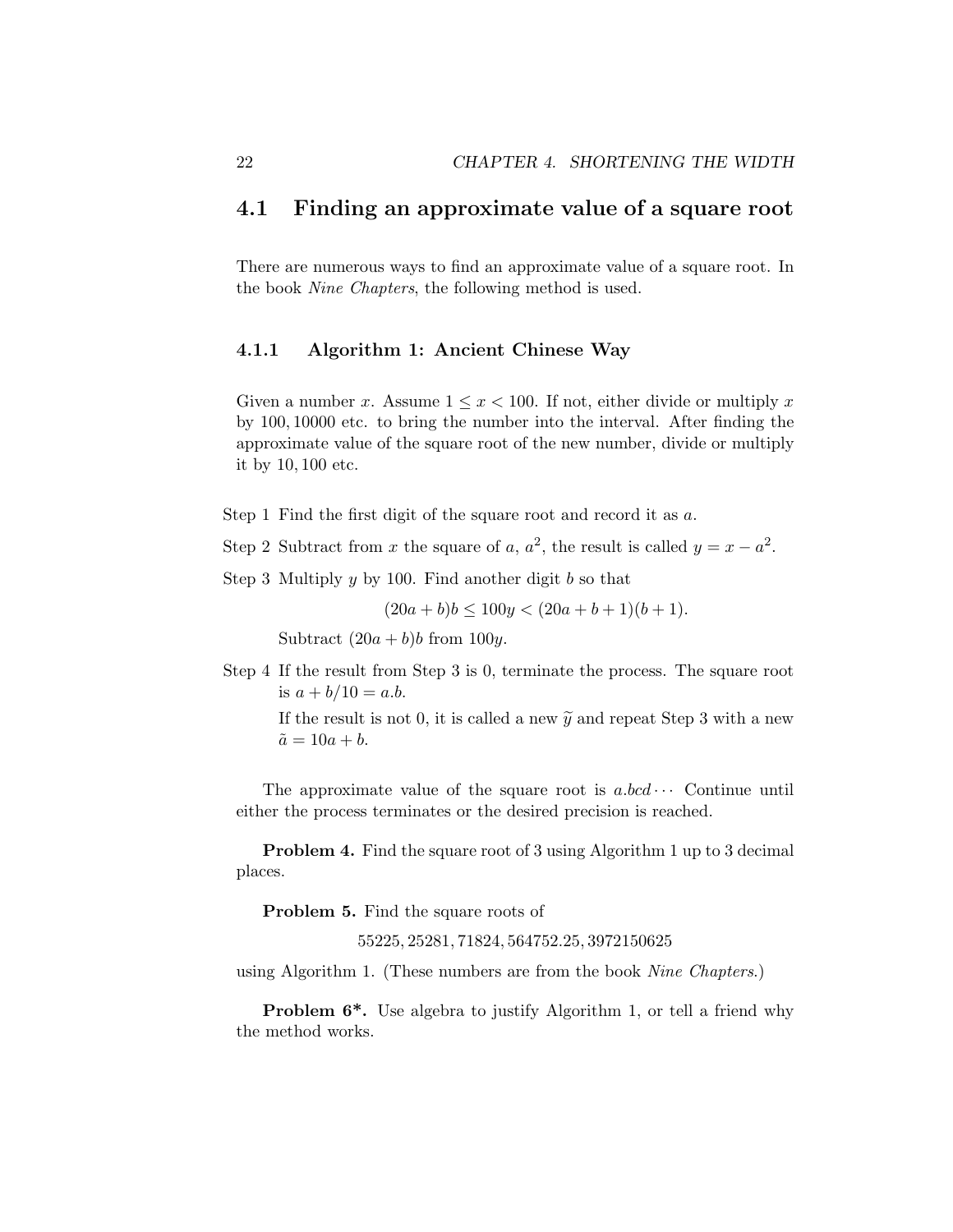#### **4.1.2 Algorithm 2: Shortening the Width**

Assume  $1 \leq x < 100$ .

Step 1 Find the first digit of the square root, a. Let  $b = x/a$ .

Step 2 If  $a = b$ , terminate the process. If not, then  $b > a$ , go to Step 3.

Step 3 Calculate  $\tilde{b} = b - (b - a)/2 = (a + b)/2$ . Calculate  $\tilde{a} = \frac{x}{\tilde{b}} = \frac{2x}{a+b}$ .

Use  $\tilde{a}$  and  $\tilde{b}$  as new a, b and go to Step 2.

Repeat the process, the value  $\alpha$  approximates the square root of  $x$ .

**Problem 7.** Use Algorithm 2 to find the square root of 3 accurate up to three decimal places.

**Problem 8\*** Justify Algorithm 2 with algebra.

#### **4.1.3 Algorithm 3: Continued Fraction**

Assume that we want to find the square root of a number  $x: 1 \leq x < 100$ .

Step 1 Let  $a_1$  be the first digit of the square root of  $x, b = x - 1$ .

Step 2 Calculate  $a_2 = \frac{b}{2+a_1}$ .

Step 3 Repeat Step 2:  $a_n = \frac{b}{2+a_{n-1}}$ 

The sequence  $\{a_1+1, a_2+1, a_3+1, \cdots, a_n+1, \cdots\}$  approaches  $\sqrt{x}$ . We may say, the *destination* of the sequence is  $\sqrt{x}$ .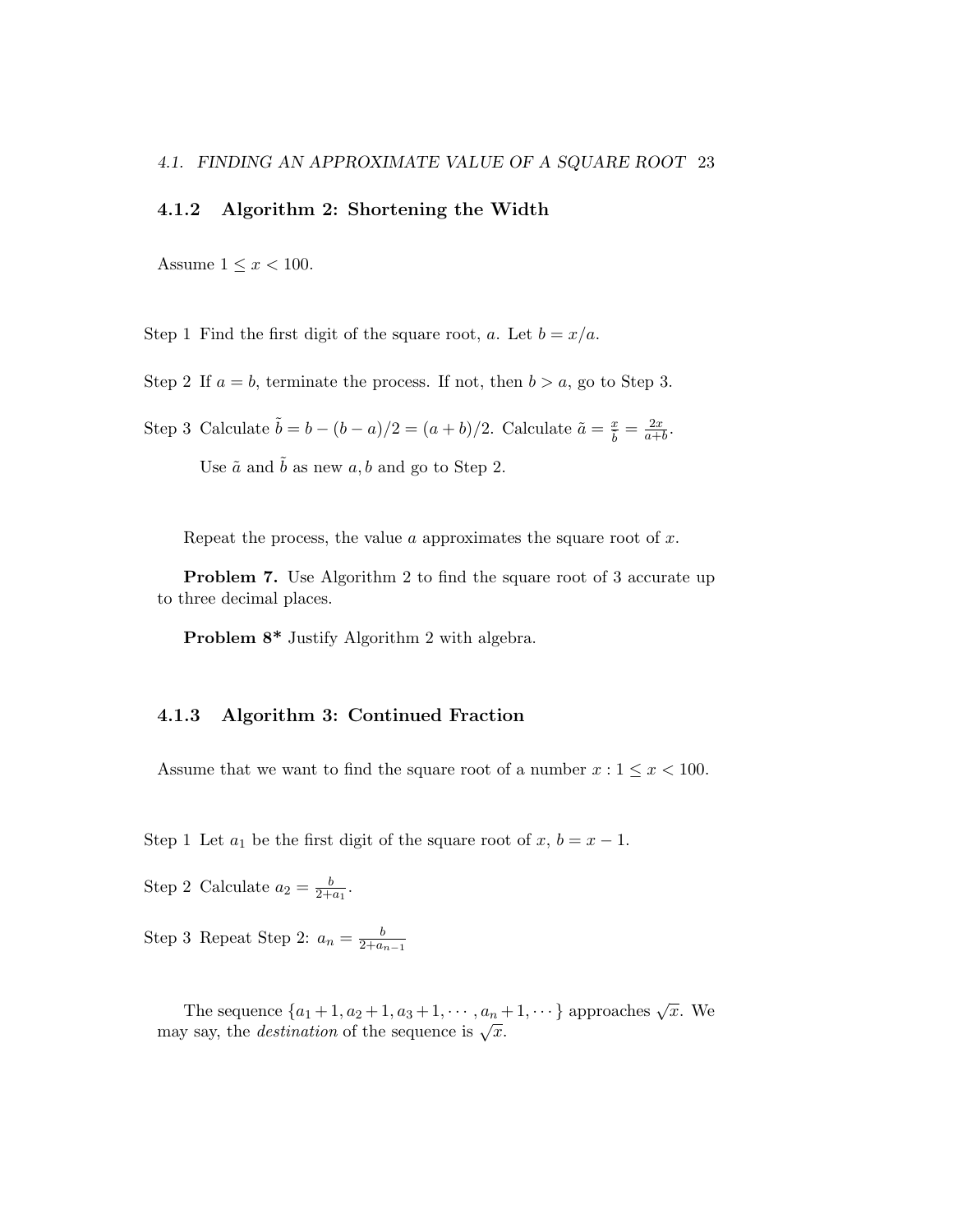**Problem 9** Calculate



**Problem 10\*** Explain why this continued fraction approaches the square root of  $a + 1$ . a

$$
+\cfrac{a}{2+\cfrac{a}{2+\cfrac{a}{2+\cfrac{a}{2+\cfrac{a}{2+\cfrac{a}{2+\cdots}}}}}}.
$$

#### **4.1.4 Algorithm 4: Newton's Method, or the Ancient Egyptian Way**

Assume that we want to find the square root of a number  $x: 1 \leq x < 100$ .

Step 1 Let  $a_1$  be the first digit of the square root of x.

 $\mathbf 1$ 

Step 2 Calculate

$$
a_2 = \frac{a_1}{2} + \frac{x}{2a_1}.
$$

Step 3 Repeat Step 2

$$
a_n = \frac{a_{n-1}}{2} + \frac{x}{2a_{n-1}}
$$

until the desired precision is reached.

**Problem 11.** Use Algorithm 4 to find an approximate value of  $\sqrt{3}$  with 3 decimal place precision.

**Problem 12\*.** Explain why Newton's method works.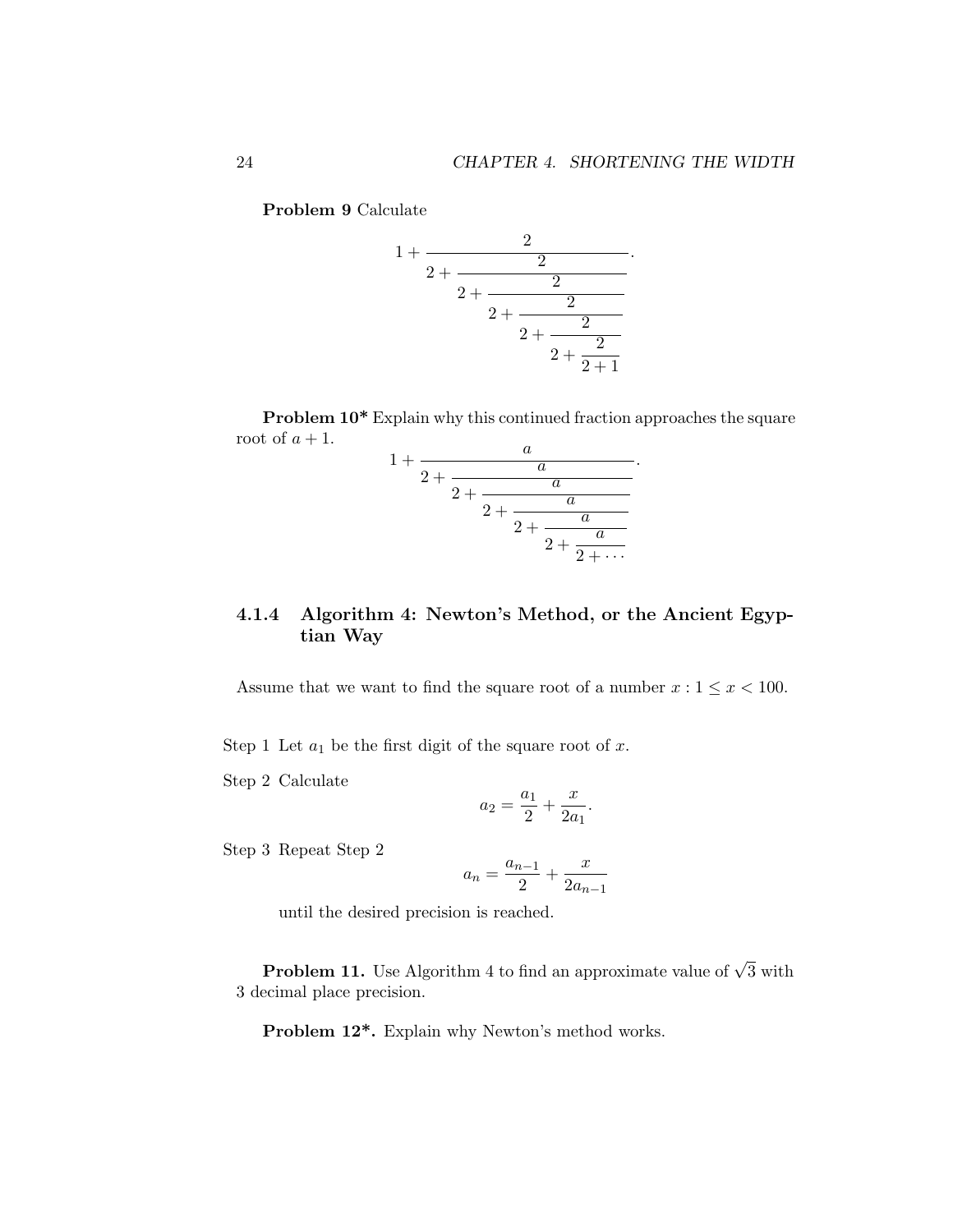**Problem 13<sup>\*</sup>.** Try to find a different algorithm for approximating the square root of a number between 1 and 100. Name the algorithm with your own name.

### **4.2 Algorithm to find the cubic root**

Here is Newton's method of finding the cubic root of a number. The ancient Chinese way described in the book Nine Chapters is quite complicated. It is a generalization of Algorithm 1. You can perhaps try to rediscover it yourself.

#### **4.2.1 Newton's method of finding the cubic root of** x

We assume  $1 \leq x < 1000$ .

Step 1 Let  $a_1$  be the first digit of the cubic root of x.

Step 2 Calculate

$$
a_2 = \frac{2a_1}{3} + \frac{x}{3a_1^2}.
$$

Step 3 Repeat Step 2

$$
a_n = \frac{2a_{n-1}}{3} + \frac{x}{3a_{n-1}^2}
$$

until the desired precision is reached.

You perhaps can guess now that Newton's method should work in finding any root of a positive number x. Indeed, Newton's method can be used to find an approximate solution to any equation. It is one of the most useful method in modern numerical computation. Its general formula requires a simple use of a calculus concept, called the derivative.

**Problem 14.** Use Newton's method to find the first 4 significant digits of the cubic root of 3.